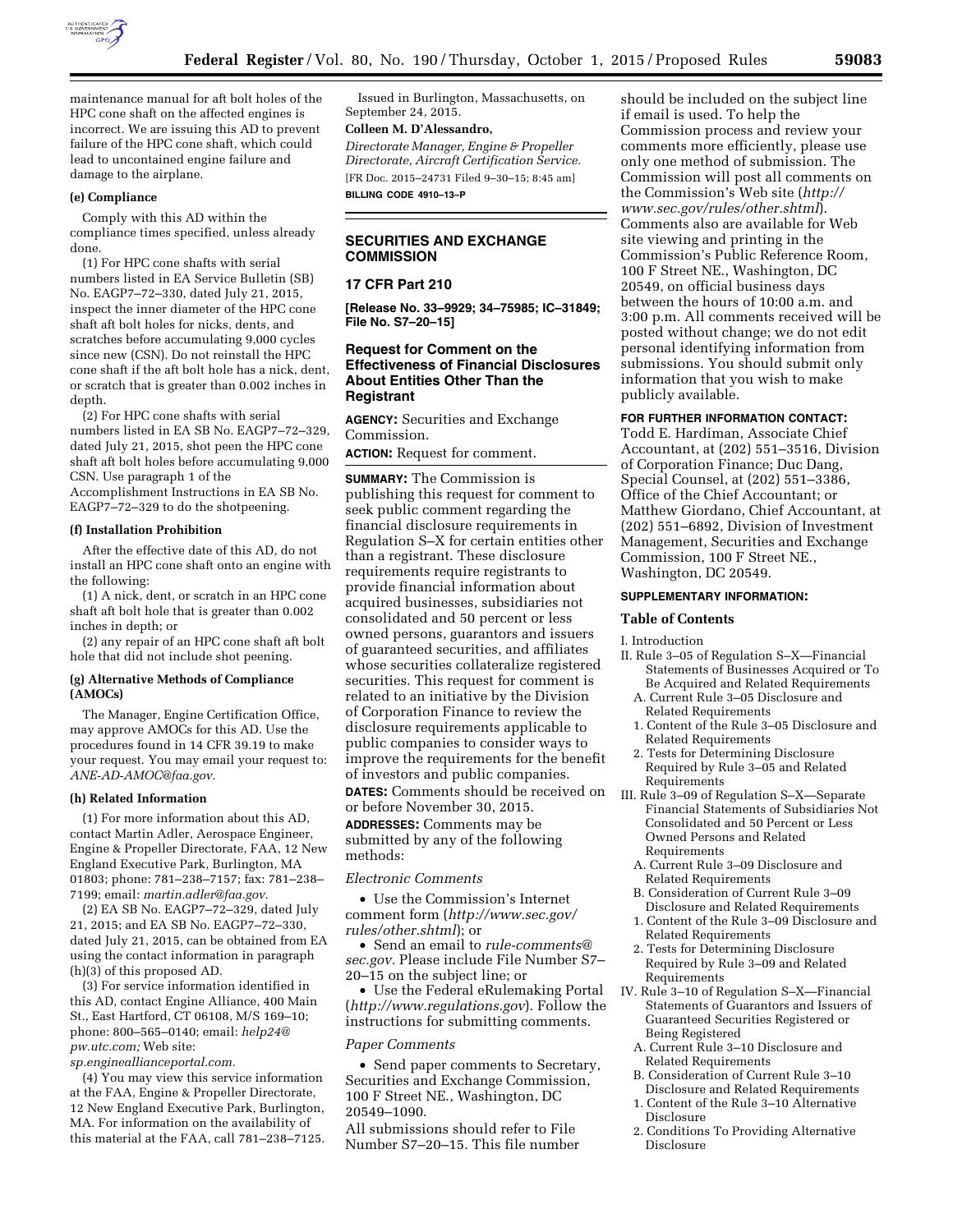- V. Rule 3–16 of Regulation S–X—Financial Statements of Affiliates Whose Securities Collateralize an Issue Registered or Being Registered
	- A. Current Rule 3–16 Disclosure and Related Requirements
	- B. Consideration of Current Rule 3–16 Disclosure and Related Requirements
- VI. Other Requirements

VII. Closing

### **I. Introduction**

Over the years, the Commission has considered its disclosure system and engaged periodically in rulemakings designed to enhance our disclosure and registration requirements. Some requirements have been considered and updated relatively frequently, while others have changed little since they were first adopted. For example, the Commission has revised the registration requirements a number of times, most recently in 2005 with Securities Offering Reform, and at that time, the Commission also adopted new methods of communicating offering information.1 As another example, the disclosure requirements applicable to small businesses also have been updated on a variety of occasions, most recently in 2007.2 In contrast, other requirements in Regulations  $S-K^3$  and  $S-X^4$  which encompass many of the Commission's financial and non-financial disclosure rules, have not been updated frequently.

In 2013, the staff issued its *Report on Review of Disclosure Requirements in Regulation S–K,*5 which was mandated by Section 108 of the Jumpstart Our Business Startups Act (the ''JOBS Act'').6 Section 108(b) of the JOBS Act required the Commission to submit a report to Congress including the specific recommendations of the Commission on how to streamline the registration process in order to make it more efficient and less burdensome for the Commission and for prospective issuers who are emerging growth companies. The Commission staff recommended the

5*Report on Review of Disclosure Requirements in Regulation S–K* (Dec. 2013), available at *[http://](http://www.sec.gov/news/studies/2013/reg-sk-disclosure-requirements-review.pdf) [www.sec.gov/news/studies/2013/reg-sk-disclosure](http://www.sec.gov/news/studies/2013/reg-sk-disclosure-requirements-review.pdf)[requirements-review.pdf.](http://www.sec.gov/news/studies/2013/reg-sk-disclosure-requirements-review.pdf)* Section 108(a) of the JOBS Act directed the Commission to conduct a review of Regulation S–K to (1) comprehensively analyze the current registration requirements of such regulation; and (2) determine how such requirements can be updated to modernize and simplify the registration process and reduce the costs and other burdens associated with these requirements for issuers who are emerging growth companies.

6 Jumpstart Our Business Startups Act, Public Law 112–106, 126 Stat. 306 (2012).

development of a plan to systematically review the disclosure requirements in the Commission's rules and forms, including both Regulation S–K and Regulation S–X, and the presentation and delivery of information to investors and the marketplace. At the time the report was issued, Commission Chair Mary Jo White asked the staff to develop specific recommendations for updating the rules that dictate what a company must disclose in its filings.7 Pursuant to this request, the staff is undertaking a broad-based review of the disclosure requirements and the presentation and delivery of the disclosures, which the Commission may consider whether to review. This ongoing review by the staff is known as the Disclosure Effectiveness Initiative.

Initially, the staff is focusing on the business and financial information that is required to be disclosed in periodic and current reports, namely Forms 10–K, 10–Q and 8–K, and registration statements.8 As part of the review, the staff requested public input,<sup>9</sup> and received a number of comments. Two of the comment letters addressed Regulation  $S-X<sub>10</sub>$  which is the subject of this request for comment and the first product resulting from the Disclosure Effectiveness Initiative.

Regulation S–X contains disclosure requirements that dictate the form and content of financial statements to be included in filings with the Commission. It addresses both registrant financial statements and financial statements of certain entities other than the registrant. As an initial step in the review of Regulation S–X, we are considering the requirements applicable to these other entities, which is a discrete, but important, subset of the Regulation S–X disclosure requirements. The staff is continuing to evaluate other Regulation S–X

9*See* request for public comment at *[http://](http://www.sec.gov/spotlight/disclosure-effectiveness.shtml) [www.sec.gov/spotlight/disclosure](http://www.sec.gov/spotlight/disclosure-effectiveness.shtml)[effectiveness.shtml.](http://www.sec.gov/spotlight/disclosure-effectiveness.shtml)* 

10*See* letter from Thomas J. Kim, Chair, Disclosure Effectiveness Working Group of the Federal Regulation of Securities Committee and the Law and Accounting Committee, Business Law Section, American Bar Association, November 14, 2014 available at *[http://www.sec.gov/comments/](http://www.sec.gov/comments/disclosure-effectiveness/disclosureeffectiveness-23.pdf) [disclosure-effectiveness/disclosureeffectiveness-](http://www.sec.gov/comments/disclosure-effectiveness/disclosureeffectiveness-23.pdf)[23.pdf;](http://www.sec.gov/comments/disclosure-effectiveness/disclosureeffectiveness-23.pdf) but see* letter from Sandra J. Peters and James C. Allen, CFA Institute, November 12, 2014 available at *[http://www.sec.gov/comments/](http://www.sec.gov/comments/disclosure-effectiveness/disclosureeffectiveness-24.pdf) [disclosure-effectiveness/disclosureeffectiveness-](http://www.sec.gov/comments/disclosure-effectiveness/disclosureeffectiveness-24.pdf)[24.pdf.](http://www.sec.gov/comments/disclosure-effectiveness/disclosureeffectiveness-24.pdf)* 

disclosure requirements applicable to the registrant and how those requirements integrate with, for example, Regulation S–K and the applicable accounting standards and will make further recommendations to the Commission for consideration. In this request for comment, we are seeking public comment on the following rules, along with certain related requirements:

• Rule 3–05, Financial Statements of Businesses Acquired or to be Acquired; 11

• Rule 3–09, Separate Financial Statements of Subsidiaries Not Consolidated and 50 Percent or Less Owned Persons; 12

• Rule 3–10, Financial Statements of Guarantors and Issuers of Guaranteed Securities Registered or Being Registered; <sup>13</sup> and

• Rule 3–16, Financial Statements of Affiliates Whose Securities Collateralize an Issue Registered or Being Registered.14

We seek to better understand how well these requirements, some of which have remained largely the same for many years,15 are informing investors and we are soliciting comment on how investors use the disclosures to make investment and voting decisions. We are also interested in learning about any challenges that registrants face in preparing and providing the required disclosures. Finally, we are interested in potential changes to these requirements that could enhance the information provided to investors and promote efficiency, competition, and capital formation.16

To focus the discussion, this request for comment describes the

15Rule 3–05 has not been thoroughly reconsidered since 1996. *See Streamlining Disclosure Requirements Related to Significant Business Acquisitions,* Release No. 33–7355 (Oct. 10, 1996) [61 FR 54509]. Rules 3–09 and 3–16 have not been thoroughly reconsidered since 1981. *See Separate Financial Statements Required by Regulation S–X,* Release No. 33–6359 (Nov. 6, 1981) [46 FR 56171]. Rule 3–10 was substantially revised in 2000. *See Financial Statements and Periodic Reports for Related Issuers and Guarantors,* Release No. 33–7878 (Aug. 4, 2000) [65 FR 51692].

16Section 3(f) of the Securities Exchange Act of 1934 (''Exchange Act'') [15 U.S.C. 78a *et seq.*] requires that, whenever the Commission is engaged in rulemaking under the Exchange Act and is required to consider or determine whether an action is necessary or appropriate in the public interest, the Commission shall consider, in addition to the protection of investors, promotion of efficiency, competition and capital formation. Section 2(b) of the Securities Act of 1933 (''Securities Act'') [15 U.S.C. 77a *et seq.*] also sets forth this same requirement. *See also* Section 23(a)(2) of the Exchange Act.

<sup>1</sup>*See Securities Offering Reform,* Release No. 33– 8591 (July 19, 2005) [70 FR 44722].

<sup>2</sup>*See Smaller Reporting Company Regulatory Relief and Simplification,* Release No. 33–8876 (Dec. 19, 2007) [73 FR 934].

<sup>3</sup> 17 CFR 229.10 *et seq.* 

<sup>4</sup> 17 CFR part 210.

<sup>7</sup>*See* SEC Press Release 2013–269, dated December 20, 2013, available at *[http://www.sec.gov/](http://www.sec.gov/News/PressRelease/Detail/PressRelease/1370540530982)  [News/PressRelease/Detail/PressRelease/](http://www.sec.gov/News/PressRelease/Detail/PressRelease/1370540530982) [1370540530982.](http://www.sec.gov/News/PressRelease/Detail/PressRelease/1370540530982)* 

<sup>8</sup>*See* Keith F. Higgins, Disclosure Effectiveness: Remarks Before the American Bar Association Business Law Section Spring Meeting (April 2014), available at *[http://www.sec.gov/News/Speech/](http://www.sec.gov/News/Speech/Detail/Speech/1370541479332) [Detail/Speech/1370541479332.](http://www.sec.gov/News/Speech/Detail/Speech/1370541479332)* 

<sup>11</sup> 17 CFR 210.3–05.

<sup>12</sup> 17 CFR 210.3–09.

<sup>13</sup> 17 CFR 210.3–10.

<sup>14</sup> 17 CFR 210.3–16.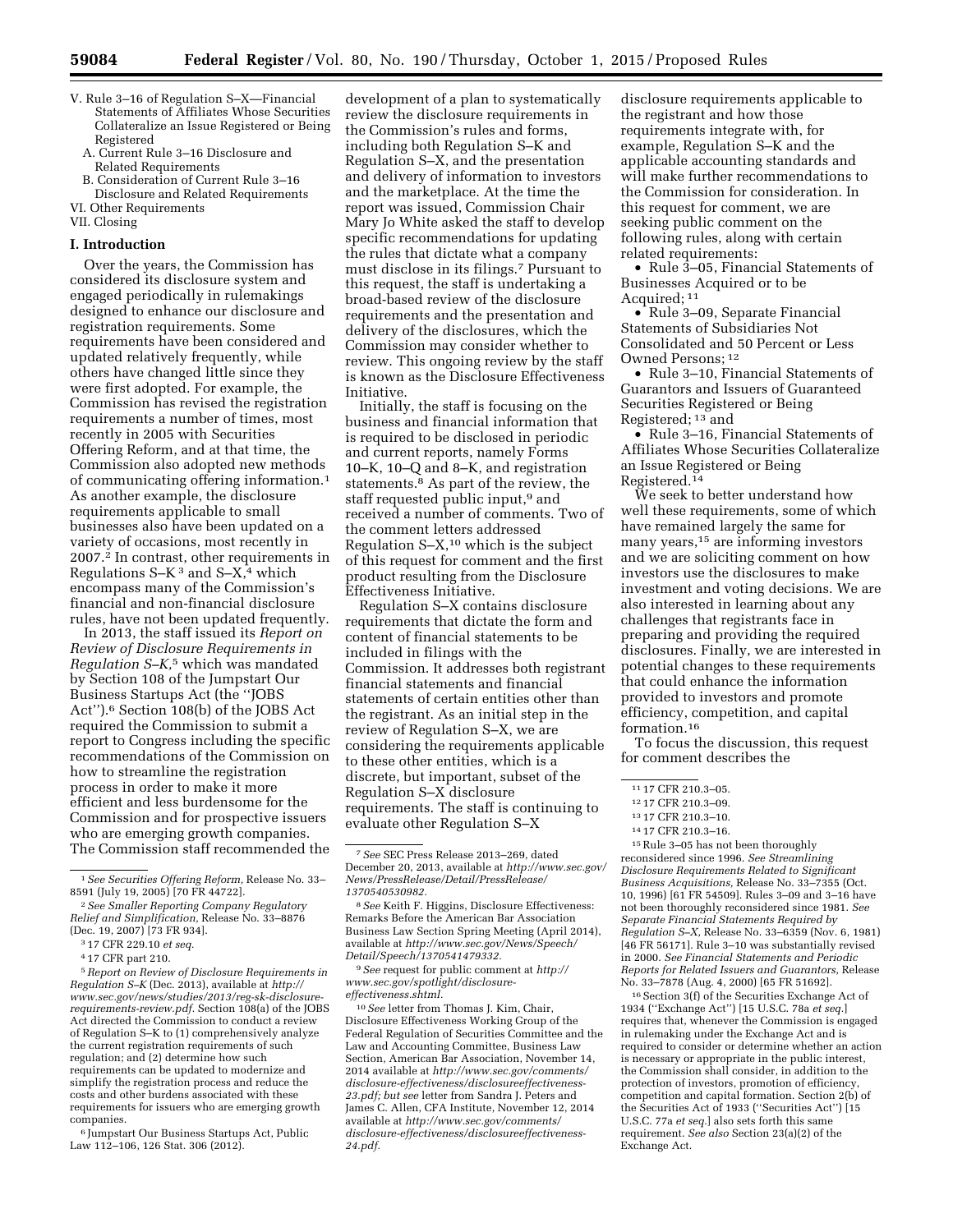requirements 17 that apply to domestic registrants 18 that do not qualify as smaller reporting companies 19 or emerging growth companies.20 When relevant, we note different disclosure requirements triggered by each type of registrant.21 In addition, unless otherwise noted, the disclosure requirements we describe in this request for comment should be assumed to apply to periodic reporting under the Exchange Act and registration statements filed under the Exchange Act and the Securities Act.

## **II. Rule 3–05 of Regulation S–X— Financial Statements of Businesses Acquired or To Be Acquired and Related Requirements**

## *A. Current Rule 3–05 Disclosure and Related Requirements*

When a registrant acquires a business, Rule 3–05 generally requires it to

<sup>18</sup> Generally, the requirements described in this release apply to entities registered as investment companies and entities that have elected to be treated as business development companies under the Investment Company Act of 1940 [15 U.S.C. 80a-1 *et seq*]. *See* Rule 6–03 of Regulation S–X [17 CFR 210.6–03], which states in part, ''[t]he financial statements filed for persons to which §§ 210.6–01 to 210.6–10 are applicable shall be prepared in accordance with the . . . special rules [§§ 210.6–01 to 210.6–10] in addition to the general rules in §§ 210.1–01 to 210.4–10 (Articles 1, 2, 3, and 4). Where the requirements of a special rule differ from those prescribed in a general rule, the requirements of the special rule shall be met.''

19Exchange Act Rule 12b–2 [17 CFR 240.12b–2] defines a smaller reporting company as an issuer that is not an investment company, an asset-backed issuer, or a majority-owned subsidiary of a parent that is not a smaller reporting company and that has a public float of less than \$75 million. If an issuer has zero public float, it would be considered a smaller reporting company if its annual revenues are less than \$50 million.

20Section 2(a)(19) of the Securities Act defines an emerging growth company as an issuer that had total gross revenues of less than \$1 billion during its most recently completed fiscal year. It retains that status for five years after its initial public offering unless its revenues rise above \$1 billion, it issues more than \$1 billion of non-convertible debt in a three year period, or it qualifies as a large accelerated filer pursuant to Exchange Act Rule 12b–2.

21For example, we indicate by footnote where different disclosure requirements apply to foreign private issuers. The definition of foreign private issuer is contained in Securities Act Rule 405 [17 CFR 230.405] and Exchange Act Rule 3b–4(c) [17 CFR 240.3b–4(c)]. A foreign private issuer is any foreign issuer other than a foreign government, except for an issuer that (1) has more than 50 percent of its outstanding voting securities held of record by U.S. residents and (2) any of the following: (i) a majority of its officers and directors are citizens or residents of the United States; (ii) more than 50 percent of its assets are located in the United States; or (iii) its business is principally administered in the United States.

provide separate audited annual and unaudited interim pre-acquisition financial statements (''Rule 3–05 Financial Statements'') of the business 22 if it is significant to the registrant.23 A registrant determines whether an acquisition is significant using the investment, asset, and income tests defined in Rule 1–02(w) of Regulation S–X.24 Performing these tests for purposes of applying Rule 3–05 and related requirements can be generally described as follows:

• Investment Test—the purchase consideration is compared to the total assets of a registrant reflected in its most recent annual financial statements required to be filed at or prior to the acquisition date.

• Asset Test—a registrant's proportionate share of the business's total assets reflected in the business's most recent annual pre-acquisition financial statements is compared to the total assets of the registrant reflected in its most recent annual financial statements required to be filed at or prior to the acquisition date.

• Income Test—a registrant's equity in the income from continuing operations before income taxes and cumulative effect of a change in accounting principle,25 as reflected in

23 Domestic issuers file the disclosures required by Rule 3–05 and its related requirements in current reports filed on Form 8–K [17 CFR 249.308] under the Exchange Act, as well as in registration statements. Foreign private issuers, however, only file the disclosures in registration statements. In *Foreign Issuer Reporting Enhancements,* Release No. 33–8900 (Feb. 29, 2008) [73 FR 13404], the Commission proposed requiring foreign private issuers to provide certain financial information required by Rule 3–05 in periodic reports. This requirement was not adopted by the Commission. See *Foreign Issuer Reporting Enhancements,*  Release No. 33–8959 (Sept. 23, 2008) [73 FR 58300]. 24 17 CFR 210.1–02(w).

 $\ensuremath{^{25}\text{Rule}}$  1–02(w) of Regulation S–X refers to extraordinary items, but the FASB eliminated this concept from U.S. GAAP in its Accounting Standards Update No. 2015–1, *Simplifying Income Statement Presentation by Eliminating the Concept of Extraordinary Items,* issued on January 9, 2015. IFRS prohibit the presentation and disclosure of

the business's most recent annual preacquisition financial statements, exclusive of amounts attributable to any noncontrolling interests, is compared to the same measure of the registrant reflected in its most recent annual financial statements required to be filed at or prior to the acquisition date. Rule 3–05 requires more disclosure as the size of the acquisition, relative to the size of the registrant, increases based on the test results. If none of the Rule 3– 05 tests exceeds 20 percent, a registrant is not required to file any Rule 3–05 Financial Statements. If any of the Rule 3–05 tests exceeds 20 percent, but none exceeds 40 percent, Rule 3–05 Financial Statements are required for the most recent fiscal year and any required interim periods. If any Rule 3–05 test exceeds 40 percent, but none exceeds 50 percent, a second fiscal year of Rule 3–05 Financial Statements is required. When at least one Rule 3–05 test exceeds 50 percent, a third fiscal year 26 of Rule 3–05 Financial Statements is required unless revenues of the acquired business were less than \$50 million in its most recent fiscal year.27

Rule 3–05 Financial Statements must be accompanied by the pro forma financial information described in Article 11 of Regulation S–X (''Pro Forma Information'').28 Pro Forma Information typically includes the most recent balance sheet and most recent annual and interim period income statements. The Pro Forma Information is based on the historical financial statements of the registrant and the acquired business and generally includes adjustments to show how the acquisition might have affected those financial statements had it occurred at an earlier time. Adjustments to the pro forma balance sheet and income statements must be ''factually supportable'' and ''directly attributable to the transaction.'' An additional criterion, ''continuing impact,'' applies only to adjustments to the pro forma

28 17 CFR 210.11. A smaller reporting company provides the pro forma financial information described in Rule 8–05 of Regulation S–X [17 CFR 210.8–05]. Although the preliminary notes to Article 8 indicate that smaller reporting companies may wish to consider Article 11, it is not required.

<sup>&</sup>lt;sup>17</sup>The descriptions in this release are provided for the convenience of commenters and to facilitate the comment process. The descriptions should not be taken as Commission or staff guidance about the

<sup>22</sup>Registrants determine whether a ''business'' has been acquired by applying Rule 11–01(d) [17 CFR 210.11–01(d)] of Regulation S–X. This determination is separate and distinct from a determination made under the applicable accounting standards requiring registrants to account for and disclose the transaction in a registrant's financial statements. The definition of ''business'' in Regulation S–X focuses primarily on whether the nature of the revenue-producing activity of the target will remain generally the same as before the transaction. The definition in the applicable accounting standards (*see* Financial Accounting Standards Board (''FASB'') Accounting Standards Codification (''ASC'') 805, *Business Combinations* in U.S. GAAP and a similar definition in IFRS 3, *Business Combinations*) focuses on whether the target is an integrated set of activities and assets that is capable of being conducted and managed by a market participant for the purpose of providing a return.

extraordinary items in IAS 1, *Presentation of Financial Statements.* 

<sup>26</sup>A smaller reporting company is subject to requirements similar to Rule 3–05 that are found in Rule 8–04 of Regulation S–X [17 CFR 210.8–04], but is never required to provide a third fiscal year. An emerging growth company, although subject to Rule 3–05, need not provide a third year of Rule 3–05 Financial Statements when it only presents two years of its own financial statements pursuant to Section 7(a)(2)(A) of the Securities Act.

<sup>27</sup> 17 CFR 210.3–05(b)(2).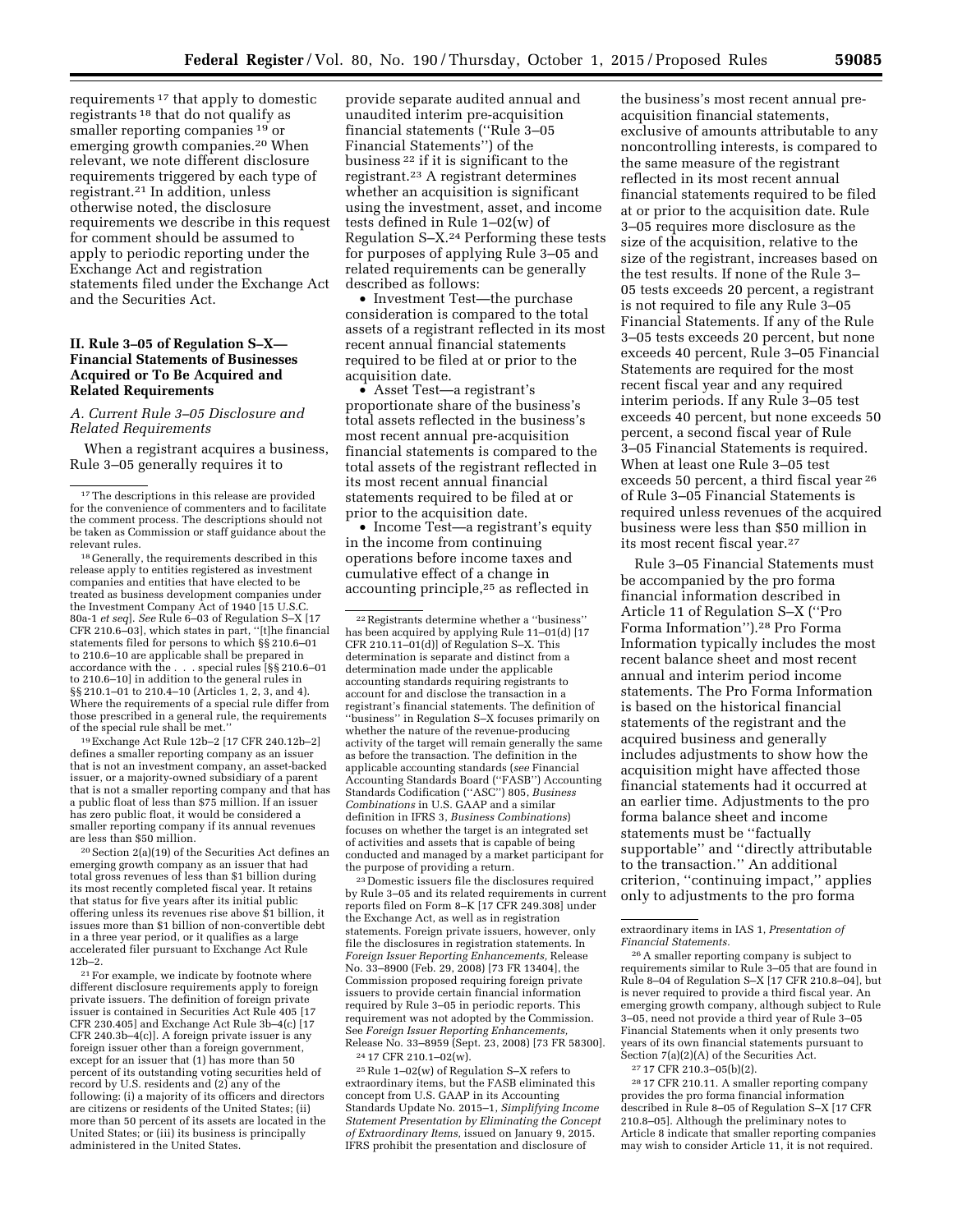income statement.29 The adjustments are computed assuming the transaction occurred at the beginning of the fiscal year presented and carried forward through any interim period presented.30

A registrant must provide a brief description of a significant acquisition by filing a Form 8–K 31 within four business days after consummation of the acquisition. If Rule 3–05 Financial Statements and Pro Forma Information are not provided with this Form 8–K, the registrant must provide them within approximately 75 days after consummation by filing an amendment to the Form 8–K.32 The 75-day period is intended to provide sufficient time to obtain the Rule 3–05 Financial Statements and prepare the Pro Forma Information.

When filing certain registration statements,<sup>33</sup> a registrant may need to update, based on the effective date, Rule 3–05 Financial Statements and Pro Forma Information previously provided on Form 8–K.34 A registrant must also include, in certain registration statements filed ahead of the due date of the Form 8–K, Rule 3–05 Financial Statements and Pro Forma Information for a recently-consummated acquisition when a Rule 3–05 test exceeds 50 percent.35 Finally, the following additional disclosures that are not required on Form 8–K must be provided in certain registration statements: 36

• Rule 3–05 Financial Statements and Pro Forma Information for a probable acquisition when a Rule 3–05 test exceeds 50%; and

• Rule 3–05 Financial Statements and Pro Forma Information for the substantial majority of individually

32 Item 9.01(a)(4) of Form 8–K requires that the amendment be filed no later than 71 calendar days after the date that the initial Form 8–K must be filed.

33These additional requirements do not apply to all registration statements. For example, they do not apply to registration statements filed on Form S–8 [17 CFR 239.16b] or registration statements filed pursuant to Rule 462(b) of Regulation C [17 CFR 230.462(b)].

36 In 1996, the Commission partially conformed these reporting requirements in *Streamlining Disclosure Requirements Related to Significant Business Acquisitions,* Release No. 33–7355 (Oct. 10, 1996) [61 FR 54509] and retained these disclosures because it recognized that ''an acquisition could be so large relative to an issuer that investors would need financial statements of the acquired business for a reasoned evaluation of any primary capital raising transaction by the issuer.''

insignificant consummated and probable acquisitions since the date of the most recent audited balance sheet if a Rule 3–05 test exceeds 50 percent for any combination of the acquisitions.37

The accounting standards require disclosure 38 to enable investors to understand the nature and financial effect of a business combination that occurs during the periods presented in the registrant's financial statements or subsequent to the most recent balance sheet date, but before the registrant's financial statements are issued. Some of the disclosures required by the accounting standards are the same as those required by Rule 3–05 and the related requirements, such as the name and description of the acquired business. Others, such as pro forma financial information, are similar although the Pro Forma Information required by Article 11 of Regulation S–X is significantly more detailed. More significantly, Rule 3–05 requires historical financial statements of the acquired entity and the accounting standards do not.

## *B. Consideration of Current Rule 3–05 Disclosure and Related Requirements*

1. Content of the Rule 3–05 Disclosure and Related Requirements

Financial disclosures required by our rules about a business acquisition are important to investors because an acquisition will result in changes to a registrant's financial condition, results of operations, liquidity, and future prospects. Depending on the impact of the acquisition, those changes could be significant. While it is important to provide investors with information about an acquisition, the types of financial information currently required under the rules may have some limitations as a predictor of the financial condition and results of operations of the combined entity following the acquisition. Prior to the adoption of Rule 3–05 in 1982, some commenters questioned the need for financial statements of acquired businesses for periods prior to the acquisition. Those commenters criticized the utility and relevance of pre-acquisition financial statements in

assessing the future impacts of an acquisition on a registrant. Specifically, commenters noted that pre-acquisition financial statements do not reflect the new basis of accounting that arises upon consummation, changes in management, or various other items affected by the acquisition.39 Although the Pro Forma Information addresses some of these concerns by showing how the accounting for an acquisition might have affected a registrant's historical financial statements had the transaction been consummated at an earlier time, restrictions on pro forma adjustments prohibit a registrant from reflecting other significant changes it expects to result from the acquisition. For example, Commission staff has stated that workforce reductions and facility closings, both actions that registrants frequently take when acquiring businesses, are generally too uncertain to meet the criteria for adjustment.40 In addition, Pro Forma Information usually lacks comparative prior periods and is unaudited. Finally, unless a registrant files certain registration statements that trigger the required disclosures earlier, investors typically must wait approximately 75 days for the Rule 3–05 Financial Statements and the Pro Forma Information.

### Request for Comment

1. How do investors use each of the following: The Rule 3–05 Financial Statements; the Pro Forma Information; and the disclosures required by the applicable accounting standards? Are there challenges that investors face in using these disclosures?

2. Are there changes to these requirements we should consider to further facilitate the disclosure of useful information to investors? For example, is there different or additional information that investors need about

<sup>29</sup> 17 CFR 210.11–02(b)(6).

<sup>30</sup>For example, amortization expense of an acquired intangible asset would be shown in the fiscal year and subsequent interim period pro forma income statements as if the acquisition occurred on the first day of the fiscal year.

<sup>31</sup> General Instruction B.1 of Form 8–K.

<sup>34</sup> 17 CFR 210.3–12.

<sup>35</sup> 17 CFR 210.3–05(b)(4).

<sup>37</sup> 17 CFR 210.3–05(b)(2)(i). Commission staff has clarified that certain significant acquisitions should also be included. *See* § 2035.2 of the Division of Corporation Finance's *Financial Reporting Manual.*  This manual was originally prepared by the staff of the Division of Corporation Finance to serve as internal guidance. In 2008, in an effort to increase transparency of informal staff interpretations, the Division of Corporation Finance posted the manual to its Web site at *[http://www.sec.gov/divisions/](http://www.sec.gov/divisions/corpfin/cffinancialreportingmanual.shtml) [corpfin/cffinancialreportingmanual.shtml.](http://www.sec.gov/divisions/corpfin/cffinancialreportingmanual.shtml)* 

<sup>38</sup>*See* FASB ASC 805, *Business Combinations*  and IFRS 3, *Business Combinations.* 

<sup>39</sup>These comments were received in connection with the proposal, *Instructions for the Presentation and Preparation of Pro Forma Financial Information and Financial Statements of Companies Acquired or to be Acquired,* Release 33– 6350 (September 24, 1981) [46 FR 48943]. In the adopting release, *Instructions for the Presentation and Preparation of Pro Forma Financial Information and Requirements for Financial Statements of Businesses Acquired or to be Acquired,* Release No. 33–6413 (June 24, 1982) [47 FR 29832], the Commission considered reducing the required disclosure to condensed or summarized information. However, the Commission decided that full financial statements of an acquired business were necessary because it believed that there was important information in the notes to the financial statements that would not be reflected in condensed or summarized information and that it was essential that financial information about an acquired business be audited by an independent auditor.

<sup>40</sup>*See* § 3250.1 of the Division of Corporation Finance's *Financial Reporting Manual.*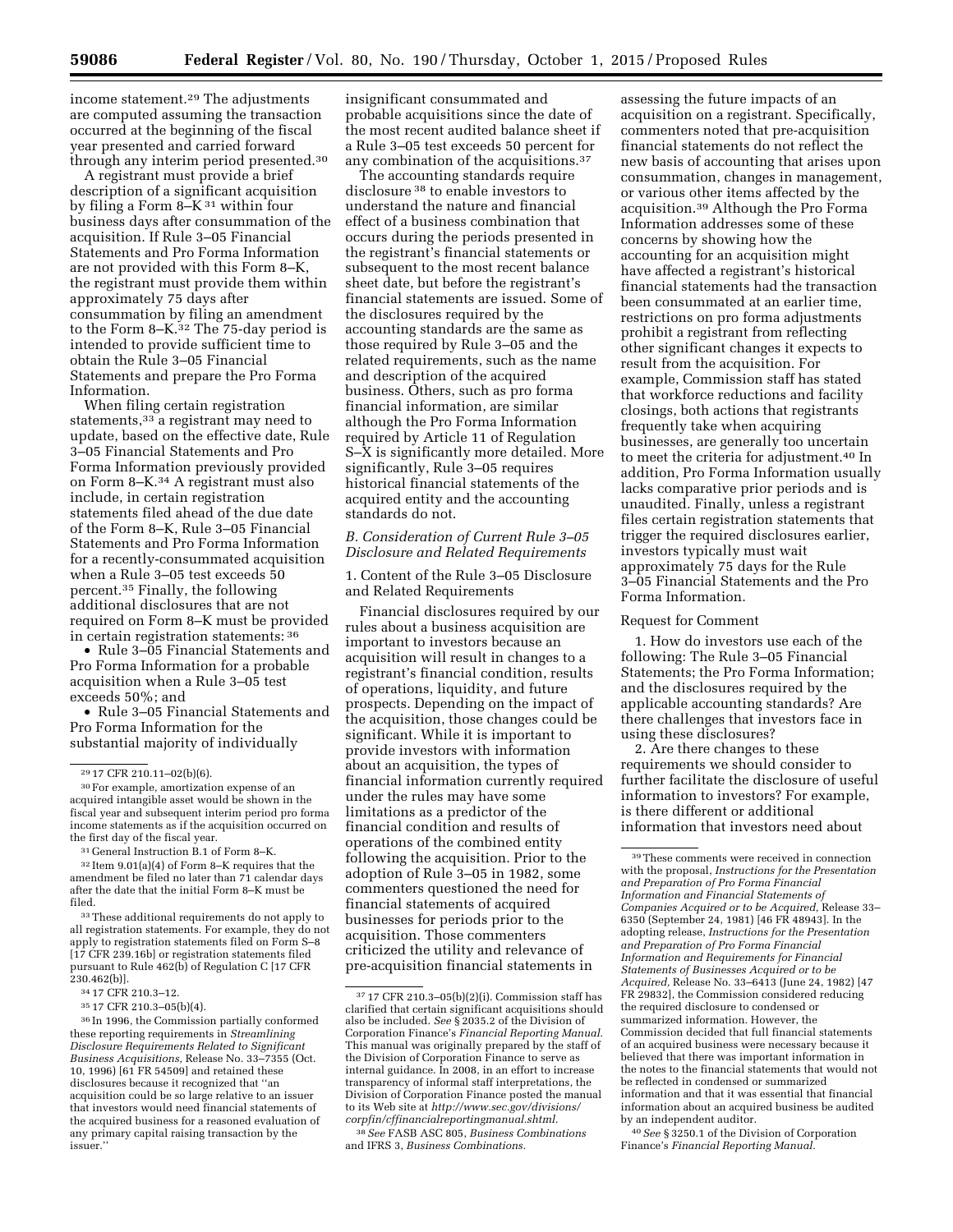acquired businesses or about how the combined entities might perform following the acquisition? If so, what information is needed and are there challenges that registrants would face in preparing and providing it?

3. Are there challenges that registrants face in preparing and providing the required disclosures? If so, what are the challenges? Are there changes to these requirements we should consider to address those challenges? If so, what changes and how would those changes affect investors' ability to make informed decisions?

4. Are there requirements that result in disclosures that investors do not consider useful? If so, what changes to these requirements would make them useful or should we consider eliminating or replacing all or part of those requirements?

5. How could we improve the usefulness of the Pro Forma Information? Could we do so by changing the extent of information required and/or the methodologies used to prepare it? For example, should we add a requirement for comparative pro forma income statements of the prior year and/or modify the restrictions on pro forma adjustments? If so, what changes should be made and should auditors have any level of involvement with the information? Are there disclosures we should consider adding to the Pro Forma Information that are currently found only in the Rule 3–05 Financial Statements?

6. If we make changes to improve the usefulness of the Pro Forma Information, should we modify the requirement to provide Rule 3–05 Financial Statements? If so, how? If not, why?

7. Should we modify the amount of time that registrants have to provide disclosures about acquired businesses to investors? If so, under what circumstances and how? If not, why?

8. Should certain registration statements continue to require accelerated and additional disclosure as compared to the Form 8–K requirements? If so, to what extent and why? If not, why?

2. Tests for Determining Disclosure Required by Rule 3–05 and Related Requirements

The Rule 3–05 tests employ brightline percentage thresholds that a registrant must apply to a limited set of financial statement measures. Use of these thresholds provides registrants with certainty and promotes consistency. At the same time, they do not allow judgment to be applied to all of the facts and circumstances. In

addition, the tests can be difficult to apply in certain situations and have not eliminated the need for implementation guidance.41 Commission staff receives frequent requests 42 to consider anomalous disclosure outcomes, particularly resulting from application of the income test.43

### Request for Comment

9. Are significance tests the appropriate means to determine the nature, timing, and extent of disclosure under Rule 3–05 and the related requirements?

10. Are there changes or alternatives to the tests that we should consider to further facilitate the disclosure of useful information to investors? If so, what changes and are there challenges that registrants would face as a result?

11. Are there changes to the tests we should consider to address challenges registrants face in preparing and providing the required disclosures? If so, what changes and how would those changes affect investors' ability to make informed decisions?

12. Should we revise the financial measures used to determine significance or change the percentage thresholds? For example, should we consider limiting the use of the income test and/ or devise new tests such as purchase price compared to a registrant's market capitalization?

13. Should we allow registrants to apply more judgment in determining what is considered a significant acquisition? If so, why and how? What concerns might arise from allowing registrants to apply more judgment and, if allowed, should registrants disclose the rationale for the judgments?

42 During 2014, Commission staff received approximately 60 requests. The Commission has the authority under Rule 3–13 of Regulation S–X [17 CFR 210.3–13] to permit the omission of one or more of the financial statements required, and the Commission has delegated that authority to the staff.

43Anomalous results can occur, for example, when applying the income test where the registrant's income is at or near zero. An acquisition of a small entity, in terms of the asset and investment tests, may trigger Rule 3–05 disclosures as a result of the income test even if the acquired business has very modest income.

Additional Request for Comment on Rule 3–05 and Related Requirements

14. Should we consider requiring foreign private issuers to provide disclosures similar to those provided by domestic companies when reporting on Form 8–K? Why or why not? Are there other issues that we should address related to acquisitions by foreign private issuers or acquisitions of foreign businesses?

15. Should smaller reporting companies and emerging growth companies be subject to the same requirements or should requirements for those registrants be scaled? If they should be scaled, in what way? If not, why?

16. Investment companies, and particularly business development companies, generally file Rule 3–05 Financial Statements in cases where the investment company is acquiring one or more private funds. This type of acquisition typically occurs early in the life of the investment company when it has little or no financial information of its own. In these cases, Rule 3–05 Financial Statements of the private funds(s) may be the primary financial information considered by investors when making investment decisions with respect to the investment company. Should Rule 3–05 continue to apply to investment companies, or should investment companies be subject to different requirements? If so, how and why should the requirements be different? For example, should Rule 3– 05 and the related requirements apply when an investment company purchases a significant portion of the assets of a fund, but not all of the assets and liabilities of the fund?

17. Should we align the definition of a business in Rule 11–01(d) with the definitions in the applicable accounting standards? Why or why not?

# **III. Rule 3–09 of Regulation S–X— Separate Financial Statements of Subsidiaries not Consolidated 44 and 50 Percent or Less Owned Persons and Related Requirements**

*A. Current Rule 3–09 Disclosure and Related Requirements* 

When a registrant owns 50 percent or less of an entity (''Investee''), Rule 3–09

<sup>41</sup>Topic 2 of the Division of Corporation Finance's *Financial Reporting Manual* addresses several significance testing implementation issues including (1) acquisitions achieved in multiple stages; (2) acquisitions after a reverse merger; (3) aggregation of multiple individually insignificant acquisitions for a registration statement; (4) multiple acquisitions prior to an initial public offering; and (5) acquisitions of foreign businesses where the acquired company uses a different basis of accounting than the registrant.

<sup>44</sup>Commission staff has observed, based on filing reviews, that investment companies, particularly business development companies, may have unconsolidated subsidiaries not accounted for using the equity method, but other registrants typically do not. As a result, the body of this section focuses on requirements that apply to 50 percent or less owned persons accounted for using the equity method. Requirements applying to unconsolidated Continued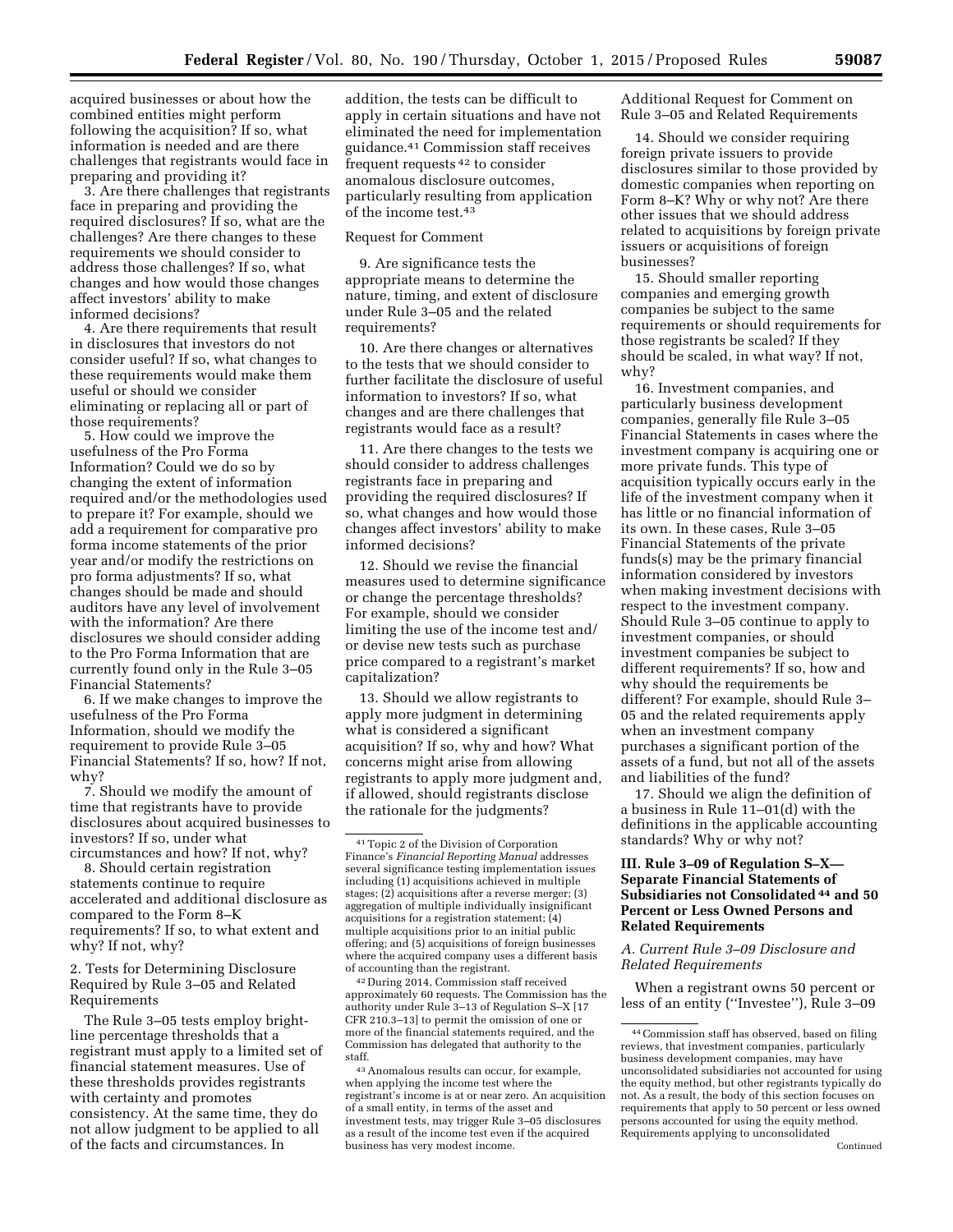of Regulation S–X generally requires the registrant to provide separate audited or unaudited annual financial statements (''Rule 3–09 Financial Statements'') of the Investee if it is significant.45 The Rule 3–09 Financial Statements provide investors with detailed financial information about Investees that have a significant financial impact on the registrant through its investment, but are not subject to the disclosure requirements that would apply if it were a consolidated subsidiary. Insofar as practicable, the Rule 3–09 Financial Statements must be as of the same dates and for the same periods as a registrant's annual financial statements.46 Significance is determined using the tests defined in Rule 1–02(w) of Regulation S–X, although only the investment and income tests are used.47 The Rule 3–09 tests can be generally described as follows:

• Investment Test—A registrant's investment in and advances to the Investee as of the end of each fiscal year presented by a registrant is compared to the total assets of the registrant at the end of each of those same years.

• Income Test—A registrant's equity in the Investee's income from continuing operations before income taxes and cumulative effect of a change in accounting principle, exclusive of amounts attributable to any noncontrolling interests, for each fiscal year presented by a registrant is compared to the same measure of the registrant for each of those same years.

If neither of the Rule 3–09 tests exceeds 20 percent, Rule 3–09 Financial Statements are not required. If at least one Rule 3–09 test exceeds 20 percent, Rule 3–09 Financial Statements are required for all years and must be audited for each year that a test exceeds 20 percent.48

Separately, Rule 4–08(g) of Regulation S–X 49 requires disclosure, in the notes to a registrant's audited annual financial statements, of summarized balance sheet and income statement information on an aggregate basis for all Investees (''Summarized Financial Information'').50 These disclosures are

that are not consolidated must perform the asset test in addition to the investment and income tests described in Rule 1–02(w). *See* Rule 3–09(a) of Regulation S–X.

only required if a Rule 3–09 test or an additional asset test 51 exceeds 10 percent for any individual Investee or combination of Investees.52 If a registrant includes Rule 3–09 Financial Statements of an Investee in its annual report, then notes to the registrant's financial statements need not include Summarized Financial Information for that particular Investee.53

Interim financial statements of a registrant must also include summarized income statement information of individually significant Investees.54 Individual Investees are considered significant for purposes of this rule if a Rule 3–09 test, using interim period information, exceeds 20 percent.55

The applicable accounting standards also require that the notes to the annual financial statements include summarized balance sheet and income statement information about equitymethod investees.56 Commission staff has observed, based on filing reviews, that registrants typically follow the Commission rules rather than making

52A smaller reporting company must provide summarized information in its annual financial statements if a Rule 3–09 test or an additional asset test exceeds 20 percent, rather than 10 percent, for any individual Investee or combination of Investees. Although Article 8 of Regulation S–X does not include an explicit annual requirement analogous to Rule 4–08(g), Commission staff analogizes to Rule 8–03(b)(3) and typically issues a comment to request annual summarized information if it is not otherwise included. *See*  § 2420.9 of the Division of Corporation Finance's *Financial Reporting Manual.* 

53*See* Staff Accounting Bulletin Topic 6.K.4.b. The purpose of the summarized information is to provide minimum standards of disclosure when the impact of Investees on the consolidated financial statements is significant. If the registrant furnishes more financial information in the annual report than is required by these minimum disclosure standards, such as separate audited statements, the summarized information can be excluded.

54 17 CFR 210.10–01(b)(1).

55A smaller reporting company must provide summarized information in its interim financial statements pursuant to Rule 8–03(b)(3). Unless it is registering securities, a foreign private issuer need not provide interim information because it is not required to file quarterly financial information pursuant to Exchange Act Rules 13a–13 or 15d–13.

56FASB ASC 323, *Investments-Equity Method and Joint Ventures,* requires disclosure if material in relation to the financial position or results of operations of the registrant. Paragraphs B12 and B13 of IFRS 12, *Disclosure of Interests in Other Entities,* require similar disclosure.

separate judgments under the applicable accounting standards.

### *B. Consideration of Current Rule 3–09 Disclosure and Related Requirements*

1. Content of the Rule 3–09 Disclosure and Related Requirements

Financial disclosures required by our rules about an Investee are important to investors because the Investee can have a significant financial impact on a registrant. Also, the Investee is not consolidated so it is not subject to the same disclosure requirements that apply to consolidated subsidiaries. While it is important to provide information about Investees, the types of financial information currently required may have limitations and there may be opportunities for improvement. For example, Rule 3–09 Financial Statements may be presented using different accounting standards, fiscal year ends, and/or reporting currencies than those used by a registrant.57 In addition, Rule 3–09 Financial Statements are required only for significant Investees rather than all Investees that may affect a registrant's financial statements. As a result, Rule 3–09 Financial Statements often cannot be reconciled to the amounts recognized in a registrant's financial statements for that Investee. The Summarized Financial Information also may not be reconcilable because the financial information of multiple Investees, each one with a different percentage owned by a registrant, can be aggregated in the presentation.

Summarized Financial Information is required more often 58 than Rule 3–09 financial statements and it also may have limitations. For example, the aggregate presentation, combined with the lack of reconciliation to amounts recognized in a registrant's financial statements, could diminish an investor's ability to discern the impact of significant Investees on a registrant's financial statements. This ability may be further diminished when Investees with income and Investees with losses are combined in the presentation.

#### Request for Comment

18. How do investors use each of the following: The Rule 3–09 Financial Statements; the Summarized Financial Information; and the interim disclosures? Are there challenges that

subsidiaries, not accounted for using the equity method, if different, are footnoted.

<sup>45</sup>Rule 3–09 does not apply to smaller reporting companies nor does Article 8 of Regulation S–X contain similar requirements.

<sup>46</sup>Rule 3–09 does not require the presentation of separate interim financial statements of Investees. 47 17 CFR 210.3–09(a).

<sup>48</sup>Registrants with majority-owned subsidiaries

<sup>49</sup> 17 CFR 210.4–08(g).

<sup>50</sup> 17 CFR 210.1–02(bb).

 $^{51}\!$  In 1994, Rule 3–09 was revised to eliminate the asset test; however, the test was retained for Rule 4–08(g) to ensure a minimum level of financial information about an investee when the investment test was small, but a registrant's proportionate interest in the Investee's assets was material, as might be the case for a highly-leveraged Investee. *See Financial Statements of Significant Foreign Equity Investees and Acquired Foreign Businesses of Domestic Issuers and Financial Schedules,*  Release No. 33–7118 (Dec. 13, 1994) [59 FR 65632].

 $^{57}\mathrm{For}$  example, when the Investee is a foreign business.

<sup>58</sup>Summarized Financial Information is required by Rule 4–08(g) when certain tests exceed  $10\%$ , while Rule 3–09 Financial Statements are required when certain tests exceed 20%.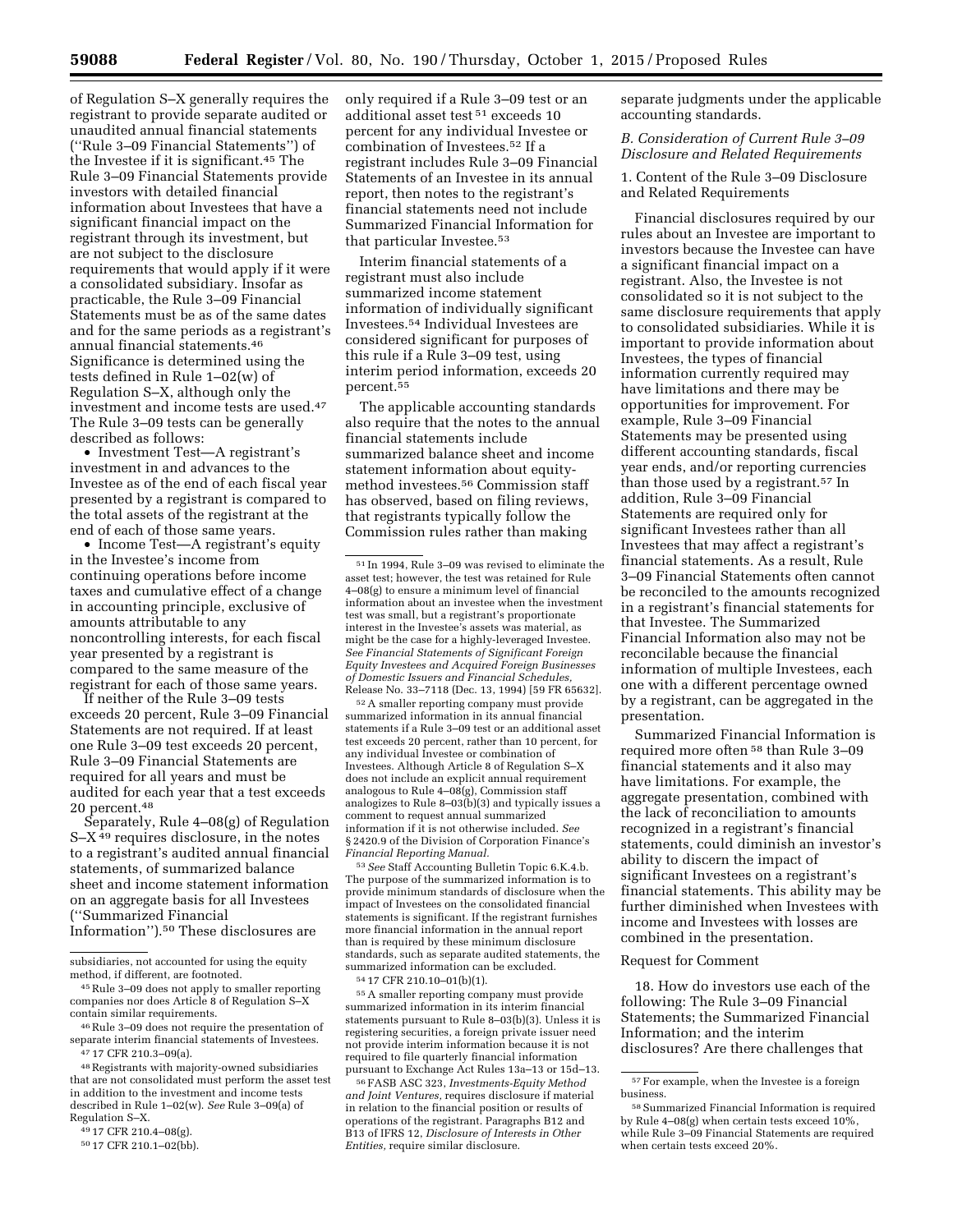investors face in using these disclosures?

19. Are there changes to these requirements we should consider to further facilitate the disclosure of useful information to investors? For example, is there different or additional information that investors need about Investees? If so, what information is needed and are there challenges that registrants would face in preparing and providing it?

20. Are there challenges that registrants face in preparing and providing the required disclosures? If so, what are the challenges? Are there changes to these requirements we should consider to address those challenges? If so, what changes and how would those changes affect investors' ability to make informed decisions?

21. Are there requirements that result in disclosures that investors do not consider useful? If so, what changes to these requirements would make them useful or should we consider eliminating or replacing all or part of those requirements?

22. How could we improve the usefulness of the Summarized Financial Information? Could we do so by adding a requirement to present separately each significant Investee and/or reconcile the disclosures to the amounts recognized in a registrant's financial statements? Are there disclosures we should consider adding that are currently found only in Rule 3–09 Financial Statements?

23. If we make changes to improve the usefulness of the Summarized Financial Information, would it be appropriate to modify the requirement to provide Rule 3–09 Financial Statements? If so, how? If not, why?

24. Are unaudited Rule 3–09 Financial Statements and Summarized Financial Information for fiscal years during which an Investee was not significant useful to investors? Why or why not?

2. Tests for Determining Disclosure Required by Rule 3–09 and Related Requirements

The tests used for determining disclosure pursuant to Rule 3–09 and the related requirements employ brightline percentage thresholds similar to Rule 3–05. In addition, the use of these tests to determine the need for disclosure in interim financial statements is different than the other financial statement footnote disclosure requirements specified in Rule 10– 01(a)(5) of Regulation S–X.59 Rule 10– 01(a)(5) allows registrants to apply judgment and omit details of accounts

which have not changed significantly in amount or composition since the end of the most recently completed fiscal year.

Additionally, investment companies may face challenges when applying the income test. The numerator of the income test, as defined in Rule 1–02(w) of Regulation S–X, includes the registrant's equity in the Investee's income from continuing operations; however, investment companies account for their Investees using fair value rather than the equity method. The denominator used for the test includes changes in the fair value of investments that can cause the denominator to fluctuate significantly. As a result, registrants frequently consult with Commission staff about anomalous results.

## Request for Comment

25. Are significance tests the appropriate means to determine the nature, timing, and extent of disclosure under Rule 3–09 and the related requirements?

26. Are there changes or alternatives to the tests that we should consider to further facilitate the disclosure of useful information to investors? If so, what changes and are there challenges that registrants would face as a result?

27. Are there changes to the tests that we should consider to address challenges that registrants face in preparing and providing the required disclosures? If so, what changes and how would those changes affect investors' ability to make informed decisions?

28. Should we allow more judgment to be applied by registrants in determining significance? Why or why not? What concerns might arise from allowing registrants to apply more judgment and, if allowed, should registrants disclose the rationale for the judgments?

29. Should we revise the current percentage thresholds and/or the financial measures used to determine significance? For example, should we consider limiting the use of the income test or devise new tests?

30. Should we consider revising the requirements to provide interim disclosures about Investees to focus on significant changes similar to Rule 10– 01(a)(5) of Regulation S–X, which allows registrants to apply judgment and omit details of accounts that have not changed significantly in amount or composition since the end of the most recently completed fiscal year? Why or why not?

Additional Request for Comment on Rule 3–09 and Related Requirements

31. Should smaller reporting companies and emerging growth companies be subject to the same requirements or should requirements for those registrants be scaled? If they should be scaled, in what way? If not, why?

32. Should investment companies, particularly business development companies, be subject to different requirements? If so, how and why should the requirements be different? For example, should the significance tests be modified to apply measures other than the income test or asset test that are more relevant to investment companies? Should there be a different income test related to investment companies? Should we tailor the disclosures provided by unconsolidated subsidiaries of investment companies further by, for example, creating separate requirements for Summarized Financial Information and/or requiring a schedule of investments for unconsolidated subsidiaries not accounted for as investment companies 60 that are in similar lines of business?

## **IV. Rule 3–10 of Regulation S–X— Financial Statements of Guarantors and Issuers of Guaranteed Securities Registered or Being Registered**

## *A. Current Rule 3–10 Disclosure and Related Requirements*

A guarantor of a registered security is an issuer because the guarantee of a security is a separate security.<sup>61</sup> As a result, both issuers of registered securities that are guaranteed and guarantors of registered securities must file their own audited annual and unaudited interim 62 financial statements required by Regulation S– X.63 Rule 3–10 of Regulation S–X provides certain exemptions 64 from those financial reporting requirements and is commonly relied upon by a parent company when it raises capital through: (1) An offering of its own securities guaranteed by one or more of

62A foreign private issuer need only provide interim period disclosure in certain registration statements.

<sup>59</sup> 17 CFR 210.10–01(a)(5).

<sup>60</sup>Rule 3–09 Financial Statements for unconsolidated subsidiaries accounted for as investment companies are required to include the schedules required by Rule 6–10 of Regulation S– X.

<sup>61</sup>*See* Section 2(a)(1) of the Securities Act.

<sup>63</sup> 17 CFR 210.3–10(a).

<sup>64</sup>Rule 3–10 exemptions are available to issuers/ guarantors of securities that are ''debt or debt-like.'' *See Financial Statements and Periodic Reports for Related Issuers and Guarantors,* Release No. 33– 7878 (August 4, 2000) [65 FR 51692].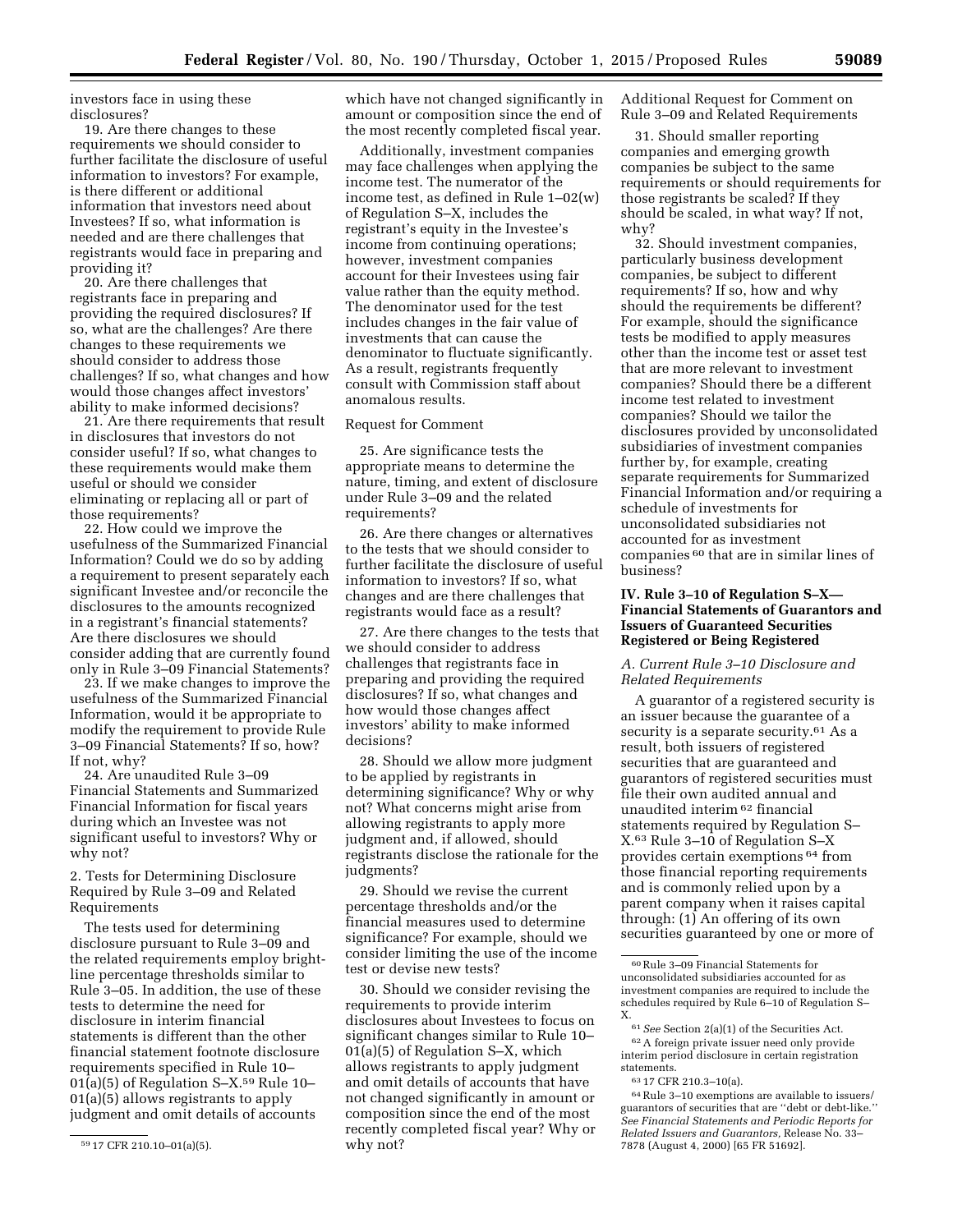its subsidiaries; or (2) an offering of securities by its subsidiary that it guarantees and, sometimes, that one or more of its other subsidiaries also guarantees. Under Rule 3–10, if the subsidiary issuers and guarantors (''issuers/guarantors'') satisfy specified conditions, the parent company can provide disclosures in its own annual and interim consolidated financial statements in lieu of providing financial statements of each subsidiary issuer and guarantor (''Alternative Disclosures'').

The Alternative Disclosures are available in a variety of fact patterns. The rule addresses six specific fact patterns, two of which are:

• A single subsidiary guarantees securities issued by its parent; 65 and

• an operating subsidiary issues securities guaranteed only by its parent.66

All fact patterns must satisfy two primary conditions to qualify for the Alternative Disclosure. First, the subsidiary issuers/guarantors must be ''100% owned'' 67 by the parent company. Second, the guarantees must be ''full and unconditional.'' 68 Once those two conditions are met, the form and content of the Alternative Disclosure is determined based upon additional conditions. For example, in the fact patterns above, the parent company can provide abbreviated narrative disclosure in its financial statements if: (1) It has no independent assets or operations  $69$  and (2) all of its subsidiaries other than the issuer or guarantor, depending on the fact pattern, are minor.70 Otherwise, the parent company must provide the more detailed condensed consolidating financial information (''Consolidating Information'') described below.

Consolidating Information is a columnar footnote presentation of each category of parent and subsidiaries as

68 17 CFR 210.3–10(h)(2). A guarantee is ''full and unconditional,'' if, when an issuer of a guaranteed security has failed to make a scheduled payment, the guarantor is obligated to make the scheduled payment immediately and, if it does not, any holder of the guaranteed security may immediately bring suit directly against the guarantor for payment of all amounts due and payable.

69 17 CFR 210.3–10(h)(5).

70 17 CFR 210.3–10(h)(6).

issuer, guarantor, or non-guarantor.71 It must include all major captions of the balance sheet, income statement, and cash flow statement that are required to be shown separately in interim financial statements under Article 10 of Regulation S–X.72 In order to distinguish the assets, liabilities, operations and cash flows of the entities that are legally obligated to make payments under the guarantee from those that are not, the columnar presentation must show: (1) A parent company's investments in all consolidated subsidiaries based upon its proportionate share of the net assets; 73 and (2) subsidiary issuer/guarantor investments in certain consolidated subsidiaries using the equity method.<sup>74</sup> This presentation is a unique format designed to ensure, for example, that a subsidiary guarantor does not consolidate, within this presentation, its own non-guarantor subsidiary.

Recently-acquired subsidiary issuers/ guarantors create an information gap in the Consolidating Information because the subsidiaries will only be included from the date that the subsidiaries were acquired. The Securities Act registration statement of a parent company 75 must include one year of audited preacquisition financial statements for these subsidiaries in its registration statement if: (1) The subsidiary is significant; and (2) the subsidiary is not reflected in the audited consolidated results for at least nine months of the most recent fiscal year.76 A subsidiary is significant if its net book value or purchase price, whichever is greater, is 20 percent or more of the principal amount of the securities being registered.

Issuers/guarantors availing themselves of the exemption that allows for Alternative Disclosure are automatically exempt from Exchange Act reporting by Exchange Act Rule 12h–5.77 The parent company, however, must continue to provide the Alternative Disclosure for as long as the guaranteed securities are outstanding.78 The parent company may not cease to report this information even at such time that the subsidiary issuers/ guarantors, had they declined to avail themselves of the exemptions and reported separately, could have

73 17 CFR 210.3–10(i)(3).

74 17 CFR 210.3–10(i)(5).

75Filed in connection with the offer and sale of the debt or debt-like securities.

77 17 CFR 240.12h–5.

78Section III.C.1 of Release No. 33–7878 (August 4, 2000) [65 FR 51692].

suspended their reporting obligations under Section 15(d) of the Exchange Act.79

# *B. Consideration of Current Rule 3–10 Disclosure and Related Requirements*

## 1. Content of the Rule 3–10 Alternative Disclosure

Separate financial disclosures required by our rules about issuers of guaranteed debt and guarantors of those securities are important to investors because the disclosures allow investors to evaluate separately the likelihood of payment by the issuer and guarantors. The content of the Alternative Disclosure, despite being less robust than financial statements required by Regulation S–X, is detailed and unique. For example, the Consolidating Information includes all major captions that are found in quarterly reports filed on Form 10–Q 80 and must be prepared using a unique format that is not found elsewhere in Commission rules or the applicable accounting standards. A parent company may also need to provide, in a registration statement, preacquisition financial statements of significant, recently-acquired subsidiary issuers/guarantors. These financial statements are required even if those subsidiaries will qualify for the Alternative Disclosure once included in a registrant's audited consolidated results for nine months of the most recent fiscal year.

#### Request for Comment

33. How do investors use the information provided in financial statements of subsidiary issuers/ guarantors and the information provided in the Alternative Disclosure? Are there challenges that investors face in using the disclosures?

34. Are there changes to these requirements we should consider to further facilitate the disclosure of useful information to investors? For example, is there different or additional information that investors need about guarantors and issuers of guaranteed securities? If so, what information is needed and are there challenges that registrants would face in preparing and providing it?

35. Are there challenges that registrants face in preparing and providing the required disclosures? If so, what are the challenges? Are there changes to these requirements we should consider to address those challenges? If so, what changes and how would those changes affect investors' ability to make informed decisions?

<sup>65</sup> 17 CFR 210.3–10(e).

<sup>66</sup> 17 CFR 210.3–10(c).

<sup>67</sup> 17 CFR 210.3–10(h)(1). A subsidiary is ''100% owned'' if all of its outstanding voting shares are owned, either directly or indirectly, by its parent company. A subsidiary not in corporate form is 100% owned if the sum of all interests are owned, either directly or indirectly, by its parent company other than: (1) Securities that are guaranteed by its parent, and, if applicable, other 100%-owned subsidiaries of its parent; and (2) securities that guarantee securities issued by its parent and, if applicable, other 100%-owned subsidiaries of its parent.

<sup>71</sup> 17 CFR 210.3–10(i)(6).

<sup>72</sup> 17 CFR 210.10–01(a).

<sup>76</sup> 17 CFR 210.3–10(g)(1).

<sup>79</sup> 15 U.S.C. 78o(d).

<sup>80</sup> 17 CFR 249.308a.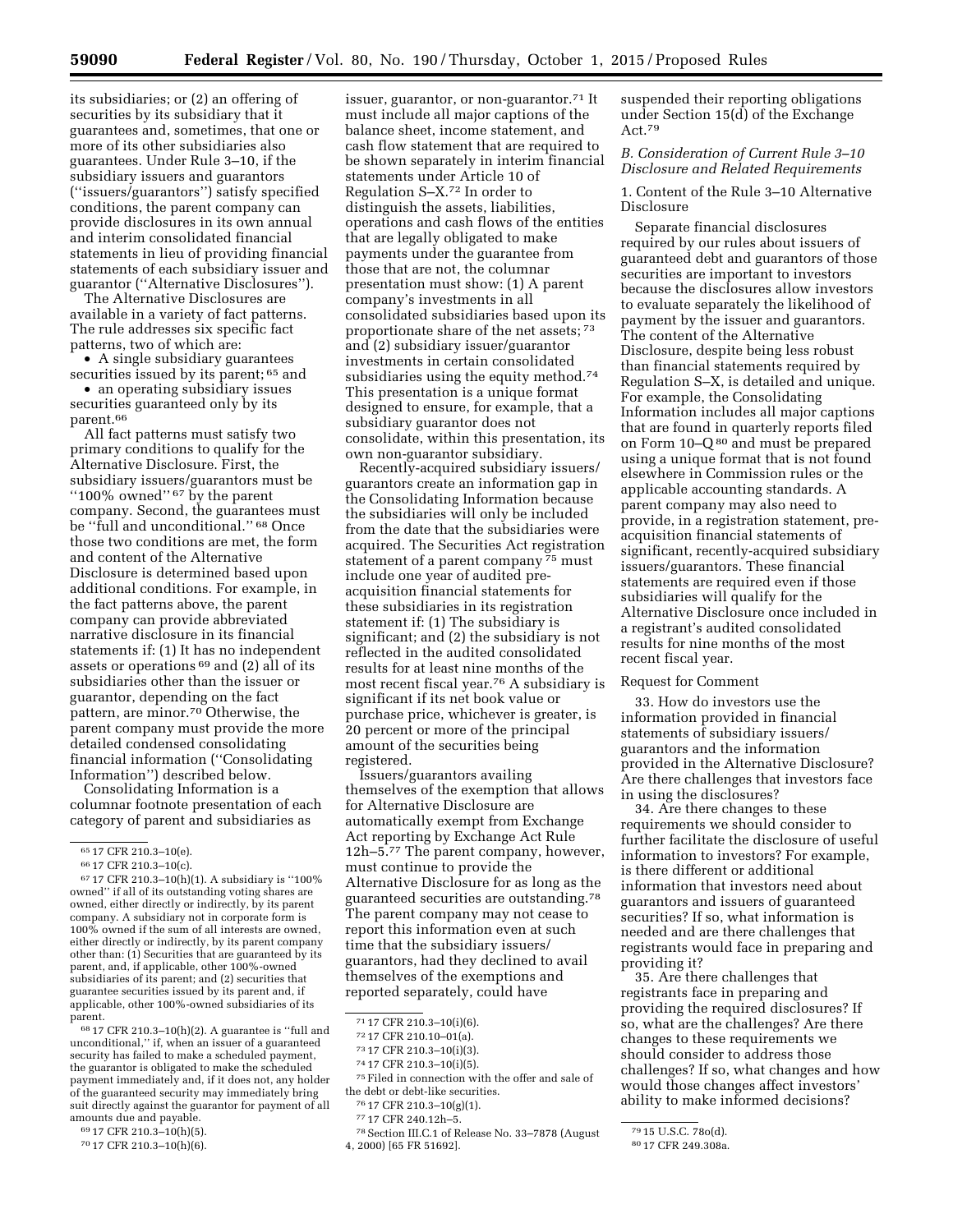36. Are there requirements that result in disclosures that investors do not consider useful? If so, what changes would make them useful or should we consider eliminating or replacing all or part of those requirements?

37. How could we improve the usefulness of the Consolidating Information? Could we do so by revising its content requirements? If so, what changes should be made and why?

38. Should we consider revising the requirement to provide Consolidating Information for interim periods to focus on significant changes similar to Rule 10–01(a)(5) of Regulation S–X, which allows registrants to apply judgment and omit details of accounts that have not changed significantly in amount or composition since the end of the most recently completed fiscal year? Why or why not?

39. Is there other disclosure that would allow us to modify the requirement for separate, audited financial statements of recentlyacquired subsidiary issuers/guarantors that would be useful to investors? If so, what disclosure would be appropriate and in what circumstances? If not, why?

2. Conditions to Providing Alternative Disclosure

As stated above, one of the primary conditions that must be met for a parent company to provide the Alternative Disclosure is that the subsidiary issuers/ guarantors are ''100% owned.'' For example, the Alternative Disclosure is not available if a subsidiary is organized in a jurisdiction that requires directors to own a small number of shares unless the registrant obtains relief from Commission staff.81 The condition is intended to ensure the risks associated with an investment in a parent company and the risks associated with its subsidiary are ''identical.'' 82 Similarly, ''full and unconditional'' is intended to ensure the payment obligations of the issuer and guarantor are ''essentially identical."<sup>83</sup> Registrants may not provide the Alternative Disclosure unless the guarantee operates such that, when an issuer of a guaranteed security has failed to make a scheduled payment, the guarantor is obligated to make the scheduled payment immediately and, if it does not, any holder of the guaranteed security may immediately bring suit directly against the guarantor for payment of all amounts due and payable. For example, registrants are not allowed to use the Alternative

Disclosure when guarantees become enforceable after the passage of some time period after default. These are precise standards that must be met in order to reduce disclosure from, for example, full financial statements to the detailed and unique Consolidating Information.

Separately, the duration of the obligation to provide the Alternative Disclosure is different than the obligation to provide separate financial statements. To obtain the exemption under Rule 12h–5, a parent company must provide the Alternative Disclosures as long as the securities are outstanding, while the obligation to provide separate financial statements can be suspended earlier as provided in Section 15(d) of the Exchange Act.

# Request for Comment

40. Do the current conditions to providing the Alternative Disclosure influence the structure of guarantee relationships? If so, how and what are the consequences, if any, to investors and registrants?

41. Should we consider allowing a parent company to provide the Alternative Disclosure if its subsidiary issuers or guarantors do not meet the current definition of 100% owned? If so, how should we revise the Alternative Disclosure conditions and what additional disclosure might address concerns about the presence of outside ownership interests? If not, why?

42. Should we consider allowing a parent company to provide the Alternative Disclosure if a guarantee does not meet the current definition of full and unconditional? If so, how should we revise the Alternative Disclosure conditions? Should we consider, for example, allowing the Alternative Disclosure for guarantees that become enforceable after the passage of some time period after default? What additional disclosure might address concerns about the delayed enforceability? If not, why?

43. Should we consider revising the conditions that must be satisfied to qualify for the abbreviated narrative disclosure? If so, how? If not, why?

44. Should we modify the parent company's requirement to provide the Alternative Disclosure during the period in which the securities are outstanding? If so, how? If not, why?

Additional Request for Comment on Rule 3–10 and Related Requirements

45. Should smaller reporting companies and emerging growth companies be subject to the same requirements or should requirements for those registrants be scaled? If they should be scaled, in what way?

## **V. Rule 3–16 of Regulation S–X— Financial Statements of Affiliates Whose Securities Collateralize an Issue Registered or Being Registered**

*A. Current Rule 3–16 Disclosure and Related Requirements* 

Rule 3–16 of Regulation S–X requires a registrant to provide separate annual and interim financial statements for each affiliate 84 whose securities constitute a substantial portion of the collateral for any class of securities registered or being registered as if the affiliate were a separate registrant (''Rule 3–16 Financial Statements'').85 The affiliate's portion of the collateral is determined by comparing: (a) The highest amount among the aggregate principal amount, par value, book value, or market value of the affiliates' securities to (b) the principal amount of the securities registered or being registered. If this test equals or exceeds 20 percent for any fiscal year presented by a registrant, Rule 3–16 Financial Statements are required.86

Separately, Rule 4–08(b) of Regulation S–X 87 requires disclosure, in the notes to a registrant's annual financial statements, of the amounts of assets mortgaged, pledged, or otherwise subject to lien.

# *B. Consideration of Current Rule 3–16 Disclosure and Related Requirements*

Disclosures required by our rules that facilitate an evaluation of an affiliate's ability to satisfy its commitment in the event of a default by a registrant are important to investors. Rule 3–16 requires financial statements as though the affiliate were a registrant despite the fact that the collateral pledge is not considered a separate security. Also, registrants have suggested, in consultations with Commission staff, that the Rule 3–16 Financial Statements can be confusing. For example, where the securities of a subsidiary of a registrant (''Subsidiary A'') are pledged as collateral and the securities of an entity consolidated by Subsidiary A (''Subsidiary B'') are also pledged, Rule 3–16 Financial Statements may be

85Both domestic registrants and foreign private issuers need only provide interim period information in certain registration statements.

<sup>81</sup>Release No. 33–7878 (Aug. 4, 2000) [65 FR 51692, fn. 29].

<sup>82</sup> *Id.* 

<sup>83</sup> *Id.* 

<sup>84</sup> 17 CFR 210.1–02(b) states, ''An *affiliate* of, or a person *affiliated* with, a specific person is a person that directly, or indirectly through one or more intermediaries, controls, or is controlled by, or is under common control with, the person specified.'' Although not the same, in practice such affiliates are almost always consolidated subsidiaries of the registrant.

<sup>86</sup> 17 CFR 210.3–16(b).

<sup>87</sup> 17 CFR 210.4–08(b).